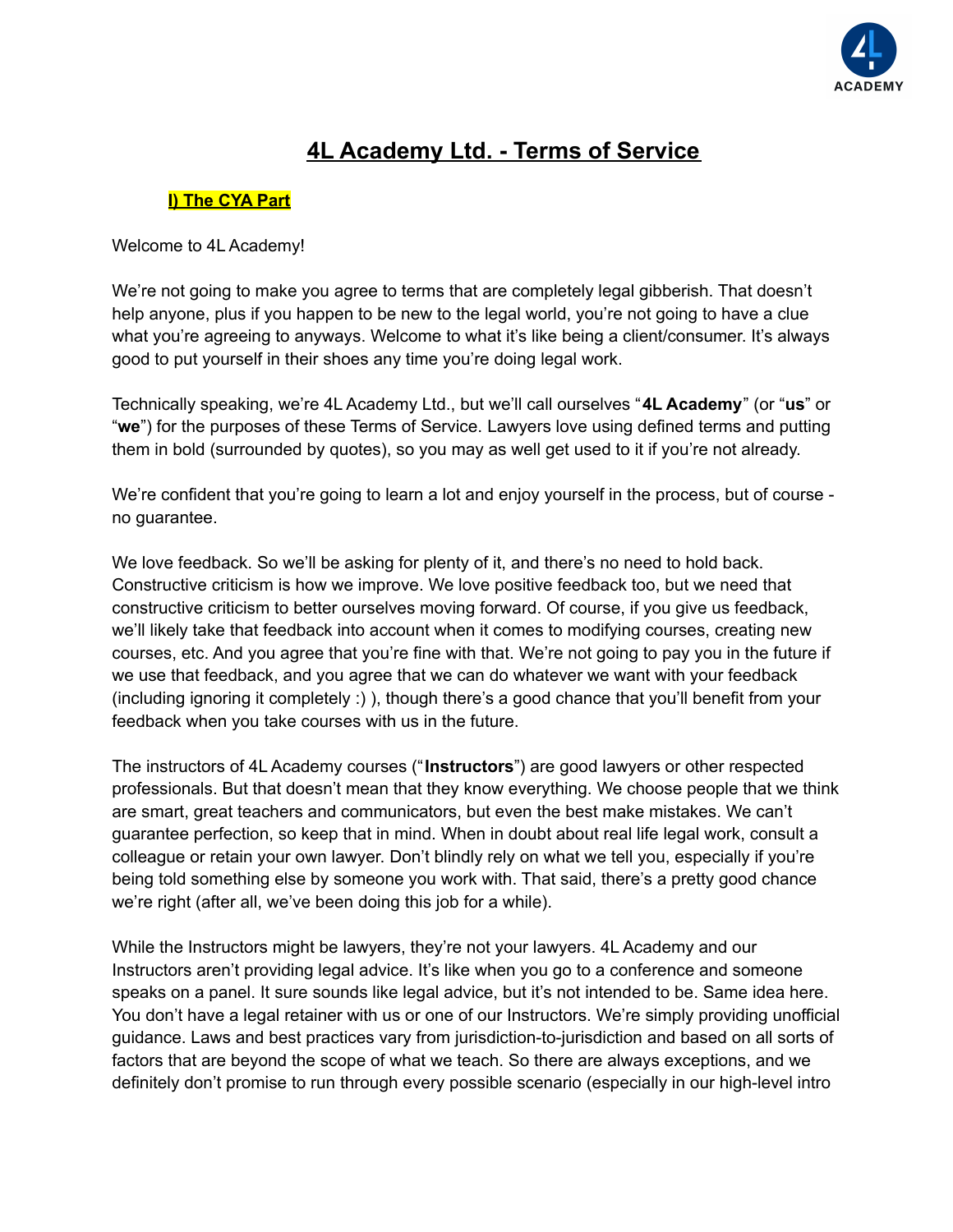

courses). And we absolutely do not provide any tax advice (even though we may bring up some tax concepts)!

Hopefully your employer is reviewing your work that you do on the job. If they aren't, then you have bigger problems. Our job is to supplement your existing training, but we can't cover everything we want to cover. There just isn't enough time! All that to say - you agree that you're not going to blame us if you make a mistake in real life, even if it's based on something that we taught you. And you'll let your employer know that it wasn't our fault. We're not really worried about this, but you never know (and as lawyers, part of our job is to deal with hypotheticals.)

4L Academy is its own entity. It's not affiliated with Aird & Berlis LLP, Renno & Co. Inc., Constellation Software Inc. (or any of its subsidiaries or operating companies, including Jonas Software) or any of the law firms or companies that our Instructors work for or used to work for. Those companies and firms haven't reviewed any of the materials, and they don't oversee the teaching.

We've already covered that we're not providing legal advice and that you should consult a colleague about any real life legal issues that you're working on for clients.

But in theory, who knows what could go wrong. So we have to cover that off too to be safe. The maximum liability that us or any of our Instructors, our advisors, or any of our mentors who we make available to you, or any of their respective affiliates (collectively, the "**4L Parties**" and individually, each a "**4L Party**"), have to you in connection with 4L Academy is the greater of (i) \$500; and (ii) the amount you have paid us in the last 12 months for any of our courses. And you agree that the 4L Parties are not liable for any consequential, punitive, indirect, special, indirect, or other damages (other than direct damages) if things somehow go wrong. What do these words mean? Great question - take our commercial course that we'll eventually build, and you'll find out (fun fact: even the courts don't know what these words mean).

If for some reason your employer wants to sue us or another 4L Party, we won't be happy. And if their lawsuit (or other legal proceeding) relates to 4L Academy, then you agree that you'll promptly reimburse the 4L Parties for any legal fees or other costs or damages that they incur. Basically, don't sue us, and please make sure your employer doesn't either! (in our commercial course, you'll understand why the limitation of liability in the above paragraph technically doesn't cover off what we need to absolve ourselves of liability).

When we refer to your 'employer' in these Terms of Service, we mean your employer (if you're an employee) or any other person for whom you're working (even if you're technically a contractor and not an employee).

When facilitating classes (whether in-person or online), things can go wrong. Someone might hack our Zoom link. The power may go off in an Instructor's house. There may be a data breach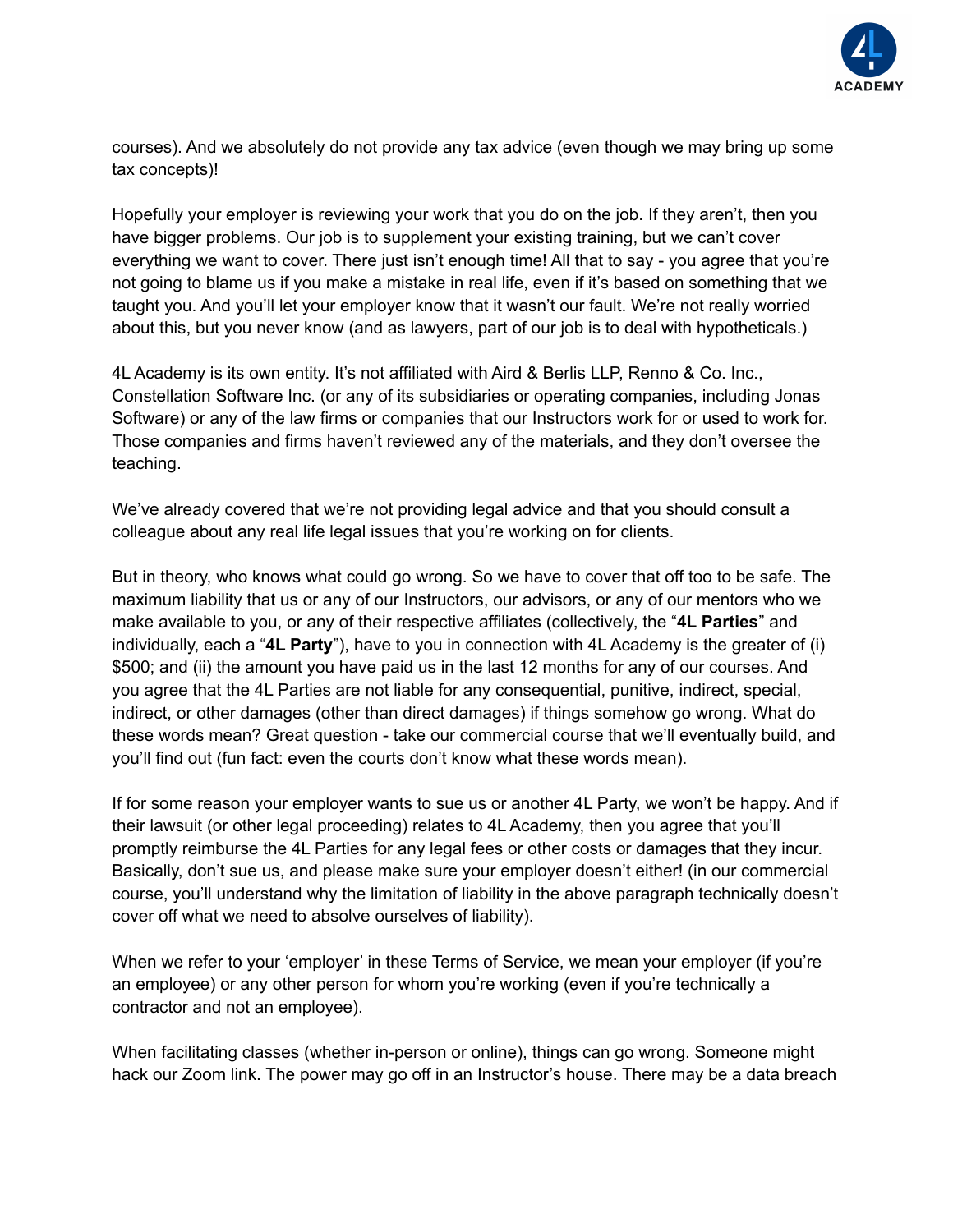

of one of the third party software providers (like Thinkific or Mailchimp or Google Drive) that we use. By signing up to take a course, you are agreeing to accept those risks.

We may record classes to allow us to review our methods of teaching, to create asynchronous content for the future, or to provide materials to someone who misses a day of class or otherwise requests a recording.

You agree not to record any of the classes without 4L's written consent. We agree not to make any part of the recordings that include your image publicly available without your written consent.

Our instructors are human (unfortunately), which means things might go wrong. They might get sick and miss a class. They may have Internet issues. They may forget about a class (that wouldn't be good). We might forget about a holiday. You agree that we have the right to reschedule classes if need be for some reason. We'll of course do what we reasonably can to minimize the need to reschedule classes and to choose a reasonable time for any rescheduled classes.

If for some reason you decide to sue us (please don't) and somehow think that the cost and time will be worth it (by the end of our litigation course, you'll realize it won't be worth it), then you agree to only sue us in Ontario. We like traveling, but not for work.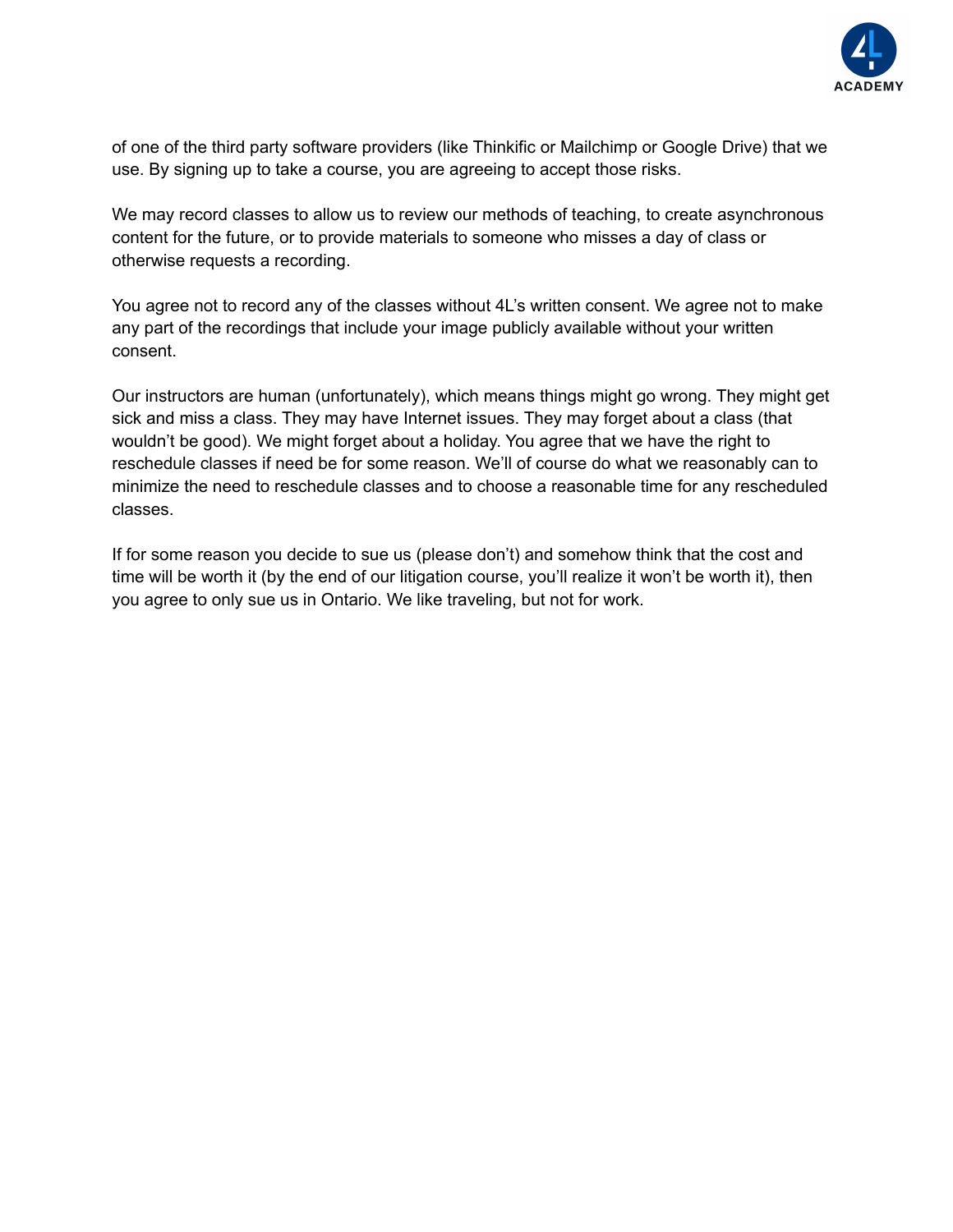

#### **II) What We Ask of You**

It's really important to us that our classes have an atmosphere where people can speak honestly and openly, express vulnerability, and have a chance to learn and grow. Treating people with disrespect, mocking people for not knowing things, and expressing any kind of racist/sexist/other 'ist' kind of behaviour isn't acceptable. We just won't stand for it.

If for any reason we believe that your presence in one of our courses is detrimental to the group or any one member within the group, we have the right to remove you from a course. Generally, we'll let you know in advance of any issues and give you a chance to fix things, since the goal is for you (and everyone else) to stay in the course and learn a lot. Basically, it's a don't be an asshole policy. So please abide by that.

We want you to engage. Some courses may have some homework. Some may involve lots of group work. All will have a little bit of pre-reading before classes (some readings will expressly be flagged as optional, though recommended; others will be mandatory). You agree to do your best (in the colloquial sense, not the legal sense) to get the work done. Work will get in the way, as will life, and we fully understand that. But we've allocated a spot to you, and all we ask is that you try to maximize what you get out of the course. We don't think it's too much to ask. If you want to become a better lawyer, you're going to have to carve out some time to get better.

We strongly encourage you to have your camera on for all online classes. Of course, if there is some reason on a particular day that you aren't comfortable having your camera on, then fair enough. We're not going to force you. But our courses are not 1-way classes like you might be used to in law school or in CPDs that you're used to attending. They're interactive and engaging, with plenty of facilitated discussions and other activities. You'll get way more out of this if you're engaged in the class, and having your camera on can really help with that. That said, it's your call. We're here because we want to help, and we want you to get the most out of your time in 4L Academy courses.

If you can't make a class, please let your Instructor know as far in advance as possible (and yes, we realize that might just be an hour or two sometimes). We do lots of group activities, and we may need to re-jig things if you can't make a class.

Dress casually - our Instructors will be too. No need to impress us.

We ask that you come with a positive attitude, a desire to learn, and a belief that learning can be fun. Our goal is for you to have a good time, to learn a lot, and to become a more confident lawyer.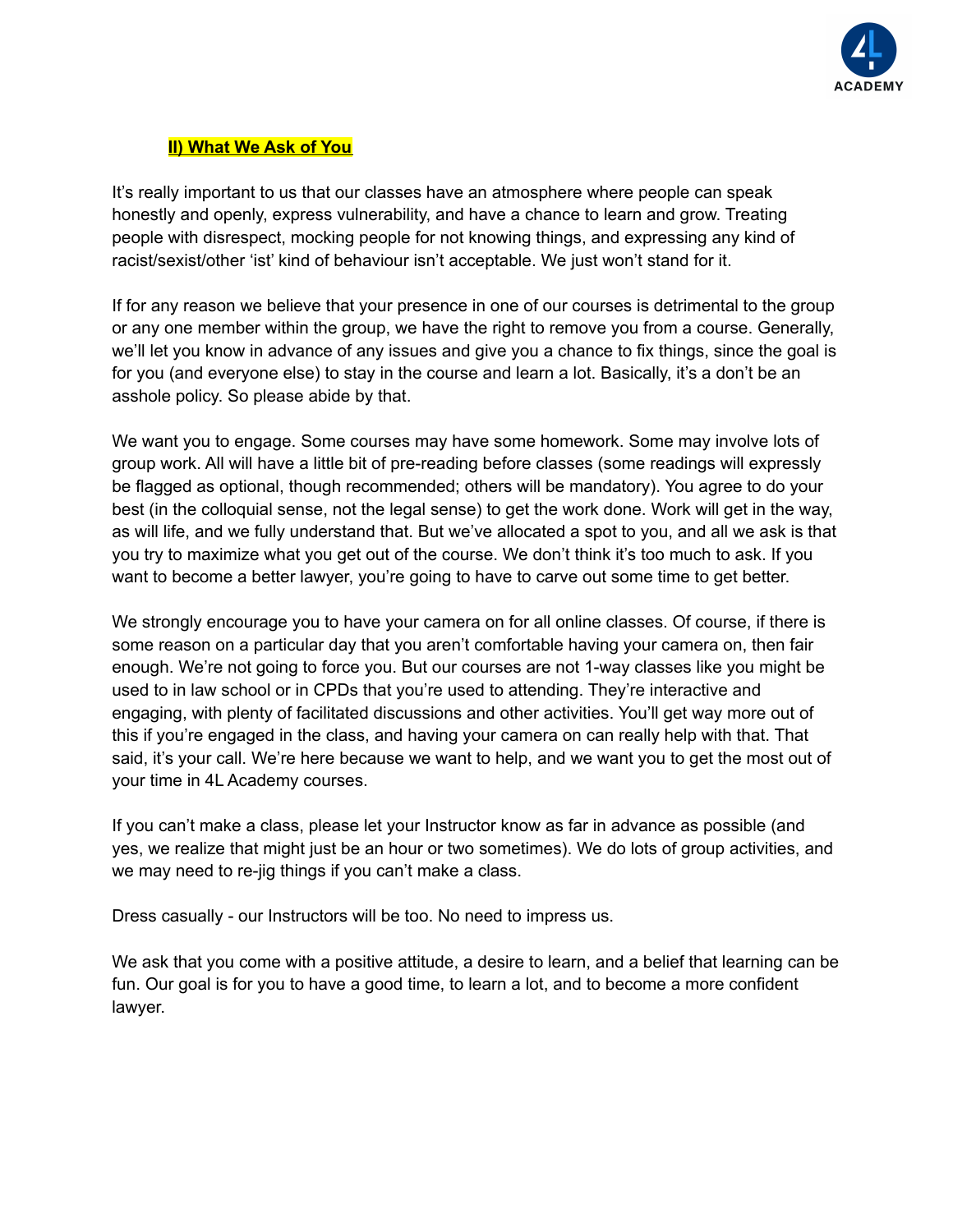

## **III) Refunds**

For any paid courses, we generally don't offer refunds. Or at least that's our baseline position. But we're also not animals, so we'll likely be reasonable if you ask nicely.

If you request a refund within 24 hours after signing up for a class, there's a very good chance we'll grant it. After all, that sort of seems fair, doesn't it.

After that point, we're a little less likely to give you your money back. But if you can find someone else to replace you, then we'll make that swap for you unless there's some really unusual reason where we don't think that's appropriate. We have nothing in mind, but you never know what kind of outlandish request a lawyer or law student might come up with!

We aren't an airline at least - we're not going to ask you to find someone with the exact same first name and last name.

But we can pretty much guarantee that if you come to us the day before a course is supposed to begin after registering 2 weeks earlier, then you may be SOL unless you can find a replacement. Obviously if there are extenuating circumstances, then we'll consider it. Being too busy at work doesn't qualify for that (besides, we think taking our courses will actually free up time, since you'll learn a lot).

Basically - we'll likely be reasonable, but we don't guarantee it :)

#### **IV) Prices and Payment**

From time to time, information on our website [\(www.4Lacademy.ca](http://www.4lacademy.ca) and [www.4Lacademy.com\)](http://www.4lacademy.com) or on Thinkific (which is where you sign up and pay for our courses) may have typos, inaccuracies, or other omissions. For example, we may inadvertently set the price of a course to \$1 on Thinkific and you might be thinking 'wow that is a great deal - I am going to sign up for every single course.'

So we reserve the right to correct any errors, inaccuracies or omissions, to change or update information, and to refuse or cancel purchases if any information on our website or Thinkific contains a typo, inaccuracy, or omission at any time (including after you have accepted an offer to purchase a course and after your credit card or other payment method has been charged). Apologies in advance.

On Thinkific, we have to pay for third party software if we want to have the list price be exclusive of taxes. We may do that in the future, but we've opted against that for now. Which means that